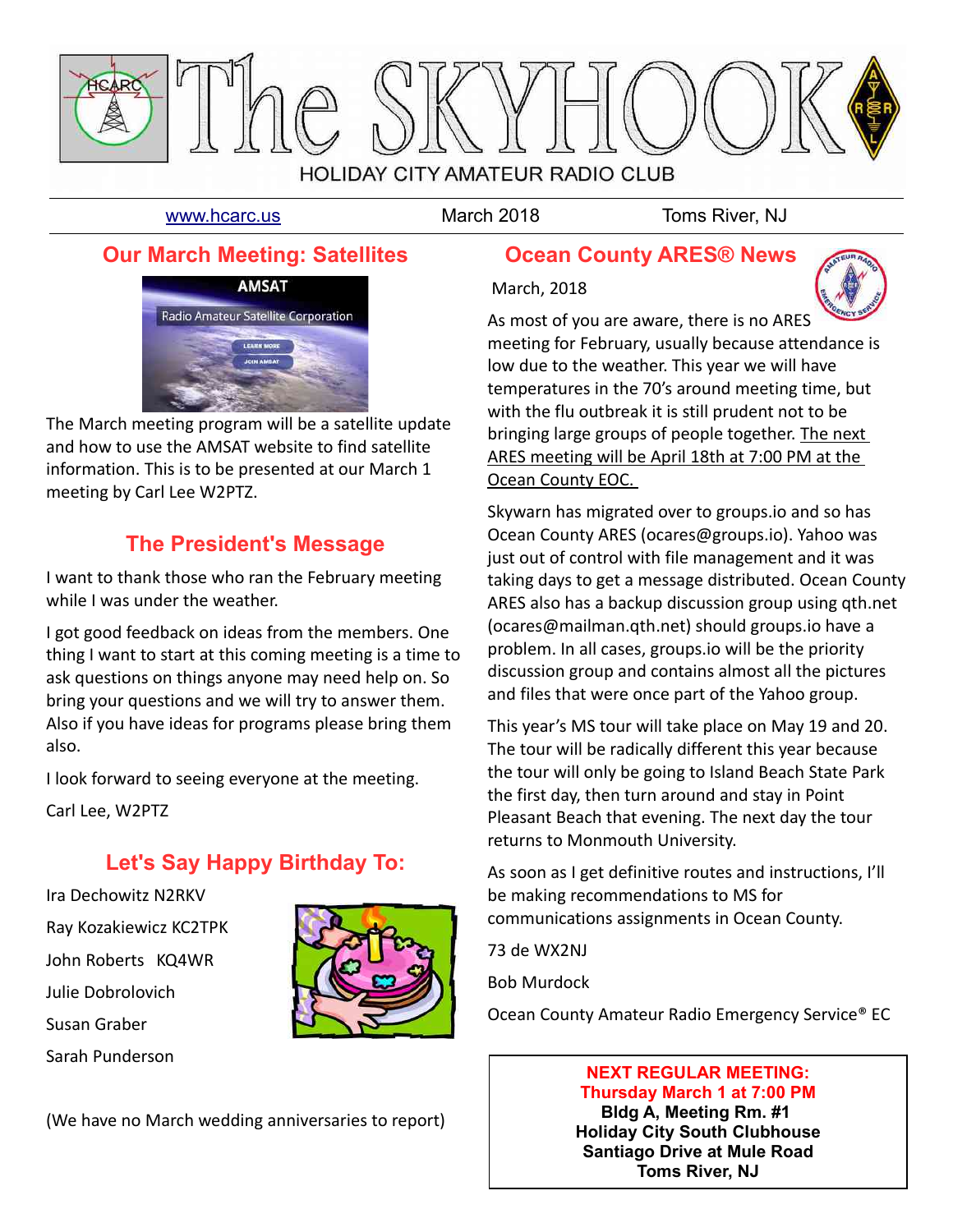## **SKYWARN**

A note from Keith - KC2OON, Ocean County Skywarn Coordinator



February isn't over yet, but it's been a pretty typical one for the record books so far. Pretty average for rain and snow as well. Tuesday March 20th is the first day of Spring and usually the start of rainier months until the middle of April. Then comes thunderstorm season, one of my favorite weather phenomena.

We are going to be looking into getting a Skywarn training session in Ocean County this year so people in our general area don't have to travel so far if they would like to join the Skywarn crew. It's free and you get your Skywarn number to be able to participate in officially gathering weather data for the NWS (National Weather Service). We would like to have a good turnout since the presenter from the NWS usually travels pretty far to do the class for us. More to follow as we get the information.

If you haven't noticed already or you were unaware, the Ocean County Skywarn Yahoo Group migrated to "groups.io" It's a better service and Yahoo was seriously lacking in a support structure for the older service.

If you are a member of Ocean County Skywarn and have not joined the group yet, log on to your email service and shoot us an email at OceanCountySkywarn+subscribe@groups.io

We will get you on the group. That is where all the official information, reminders and severe weather Skywarn activations will be posted.

Keep your eyes to the sky….

Keith, KC2OON

SNJ ARES ASEC, Severe Weather Coordinator

Ocean County ARES Asst. EC Ocean County Skywarn Coordinator



## **Never Give Up On A QSL Card**

By Urb LeJeune W1UL ©2018 all rights reserved.

Introduction: At a recent club meeting one of the members was complaining that he had sent a QSL card with some green stamps and it was six months and he had not received a QSL card. After I stopped laughing I tried to explain that hams today are spoiled with instant confirmation. Using LoTW it is frequently possible to receive credit for a contact with a DXpedition while the operation is still active.

VP8BK South Georgia: To make my point, I pointed out that in the "good old days" it was not unusual to wait years to get a QSL from a rare station. In the fall of 1956 I worked VP8BK on South Georgia. The operator was Einar LA1RC and he had recently arrived for a one year tour on the frozen wasteland. There would be no QSL cards until he returned home at the end of 1957. I dutifully sent my QSL, along with a green stamp. In late 1958 I received the VP8BK card, however, there was a problem, Einar had interposed my call sign, it read W2DCE and I was W2DEC at the time. The facts that the QSL said thanks Urb and there was no W2DCE at the time did not sway the ARRL DXCC desk. Another QSL, green stamp and a restart of the patience stop watch. In due course I receive a new QSL with a correct corrected call. After almost three years after the QSO I finally had South Georgia confirmed. This was not the longest wait, hold onto your seat. First a little background.

Background: In the annual DXCC listing in the December 1964 issue of QST I was one country off the top of the honor roll, as W2DEC. There were only 149 people worldwide who were on the honor roll and I was number 25 on that list. My missing country was VK0 Heard Island.

I started drifting away from active DX-ing for a few different reasons; the main cause was the rapid emergence of lists. You had to cozy up to a list manager and get a number. Contacts required no operating skill. I took up other challenges including making Five Band WAS with only 50 operators with 1 X 2 calls, No special endorsement.

VK0CW Heard Island: In early February 1983 I was visiting my very dear friend Phil W2LNB who is now a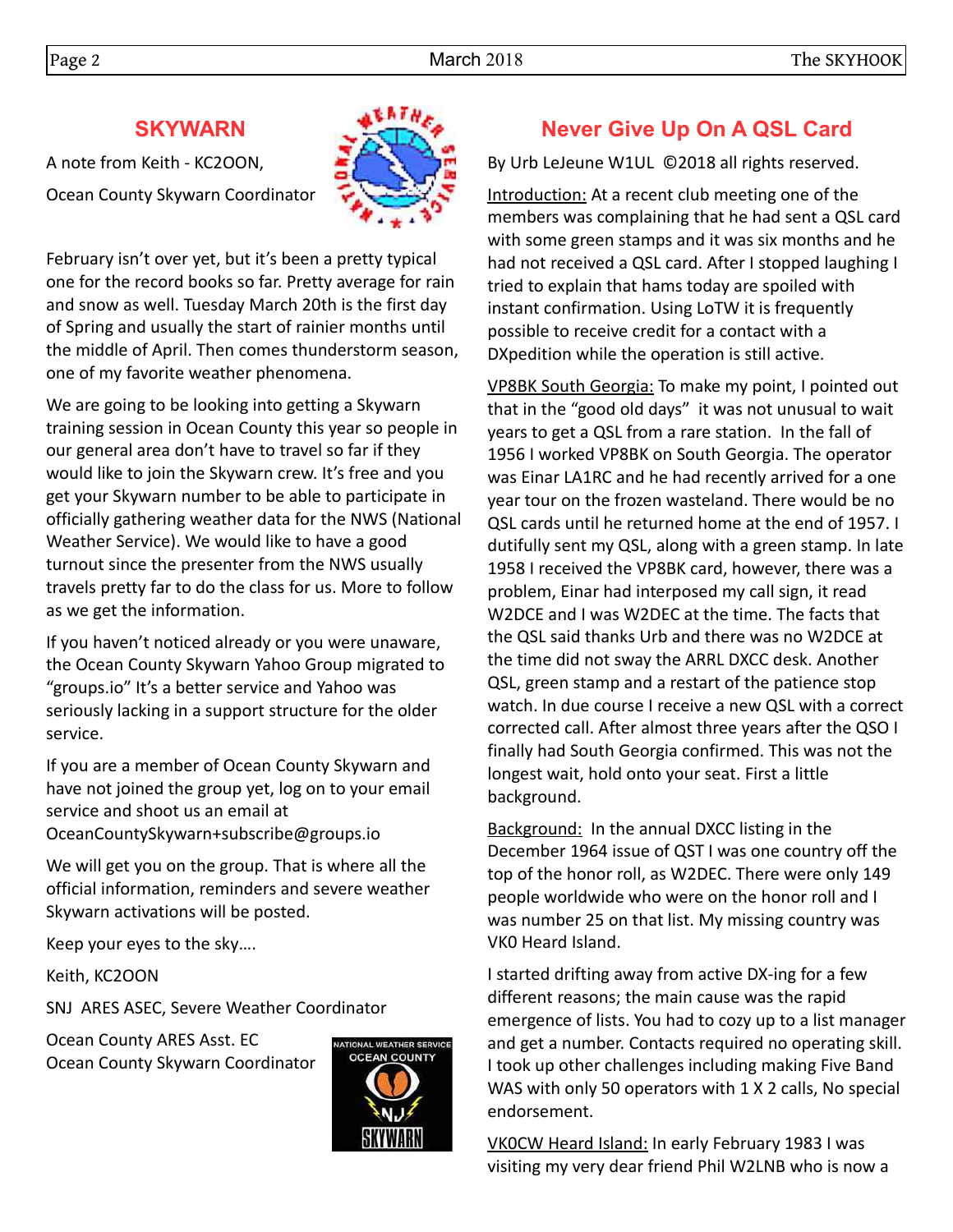SK. Phil casually mentioned he finally worked VK0CW on 80 meters to which I replied, "Heard Island?" Phil said they were easy to work on 20 meters. I headed home and fired up my rig and loaded my antenna and everything seemed to be working just fine. That evening there they were with an honest S9+ signal and I worked them on the third call. Several new countries were added to the ARRL list during my extended DX hibernation so a card from VK0CW would no longer put me on the top of the honor roll and put off sending for a card.

Fast forward to 2009 and I have a new job, new wife, new QTH and antique radio gear. I was then 46 countries off the bottom of the honor roll. I sent a VK0CW card to Dan N2DT who was the QSL manager for North American and a few days later Dan sent a note informing me that half of the VK0CW the paper logs and QSL card were destroyed due to flooding in his basement.

Dan was very friendly with North Jersey DX Association (NJDXA) NJDXA member Elliot W2DIE. At a NJDXA I was telling Elliot about Dan's letter. Elliot told me he would go to Dan's basement and rummage around looking for logs and QSL cards.

On December 22, 2010 I received a letter from Dan as follows: **PEARD ISLAND** 

*Hi Urb:*

*Merry Christmas:* 



*As you know about half of the paper logs were ruined about 10 years ago due to flooding in my basement. In addition, I didn't recall having any more VK0CW SQL.*

*But because of my affection for Elliot and the NJDXA, Elliot and I dug through the water-distended packages and found an entry for you. Elliot and I then tore apart my store room and came upon three blank SQL!*

*Enjoy.* 

*73 Dan N2DT*

Epilog: So there you have it. VK0CW QSO on February 1, 1983; VK0CW QSL received on December 24, 2010, almost 28 years later. Keep this in mind the next time you're tempted to complain that it took you a year to get a new country confirmed.

73 Urb W1UL

## **[Our VE Crew](mailto:lpuccio1@comcast.net?subject=VE)**

Larry [K2QDY](mailto:lpuccio1@comcast.net) (Liaison) 732-349-2950, Urb [W1UL,](mailto:urb@W1UL.com) John [KQ4WR,](mailto:kq4wr@arrl.net) Stan [KB2PD,](mailto:kb2pd@hotmail.com) Steve [N2WLH,](mailto:n2wlh@yahoo.com)

Murray [KD2IN,](mailto:murraykd2in@comcast.net) Paul [N2QXB,](mailto:n2qxb@juno.com) Larry [WA2VLR,](mailto:lloscalz@optonline.net) Tony [KD2GSO.](mailto:tonyk613@comcast.net) *License exams are given by appointment at 6:30pm on the second Wednesday of each month at Holiday City South Clubhouse, Bldg A, which is at the corner of Mule Rd. and Santiago Dr. Call Larry Puccio, K2QDY, at 732-349-2950 for an appointment.* 

*Directions: From either Route 37 W or Davenport Road, take Mule Road to Santiago Drive. Clubhouse A is the building nearest the street corner.*

#### **CLUB COMMITTEES**

|                    | 732-930-5779        |
|--------------------|---------------------|
| <b>Steve N2WLH</b> | N2WLH@yahoo.com     |
| Tony <b>KD2GSO</b> | 732-930-5779        |
| Dave WA2DJN        | WA2DJN3@verizon.net |
| Larry <b>K2QDY</b> | 732-349-2950        |
| Larry <b>K2ODY</b> | 732-349-2950        |
| Doug <b>KC2TZC</b> | 732-928-2316        |
|                    | Tony <b>KD2GSO</b>  |

#### **Holiday City Amateur Radio Club Toms River, New Jersey**

| Web Site www.hcarc.us               |                     |                    |                     |  |  |  |  |  |  |
|-------------------------------------|---------------------|--------------------|---------------------|--|--|--|--|--|--|
| President                           | Carl Lee            | W2PTZ              | 732-575-7558        |  |  |  |  |  |  |
| <b>Vice President</b>               | <b>Billy Locke</b>  |                    | KD2MHA 732 281-0151 |  |  |  |  |  |  |
| <b>Treasurer</b>                    | <b>Larry Puccio</b> | K <sub>2</sub> ODY | 732-349-2950        |  |  |  |  |  |  |
| <b>Secretary</b>                    | <b>Marge Penn</b>   | <b>KD2LNT</b>      | 732-736-0115        |  |  |  |  |  |  |
| <b>Executive Board Doug Poray</b>   |                     | <b>KC2TZC</b>      | 732-928-2316        |  |  |  |  |  |  |
| <b>Executive Board John Roberts</b> |                     | KQ4WR              | 732-966 4665        |  |  |  |  |  |  |
| <b>W2HC Trustee</b>                 | <b>Larry Puccio</b> | K <sub>2</sub> ODY | 732-349-2950        |  |  |  |  |  |  |

Membership is open to all interested persons. Ham license is not required. Dues are \$25.00 per year, payable Jan  $1<sup>st</sup>$ . Members joining during the year will have the dues prorated. Family membership \$30.00 per family. ----------------------------------------------------------

Meetings are held on the first Thursday of every month, at 7:00 pm, except December.

Location: Meeting Room #1 in the Holiday City South Clubhouse A. Directions: From either Route 37 W or Davenport Road, take Mule Road to Santiago Drive. Turn into the parking lot from Santiago Drive and park near the pool. Enter the building nearest the street corner.-

The SKYHOOK is published monthly as the HCARC's official newsletter. Editor and Publisher:

John Roberts [KQ4WR](mailto:kq4wr@arrl.net) 7 Lincoln Ct. Whiting, NJ 08759-1505 e-mail [KQ4WR@arrl.net](mailto:KQ4WR@arrl.net) 732 966 4665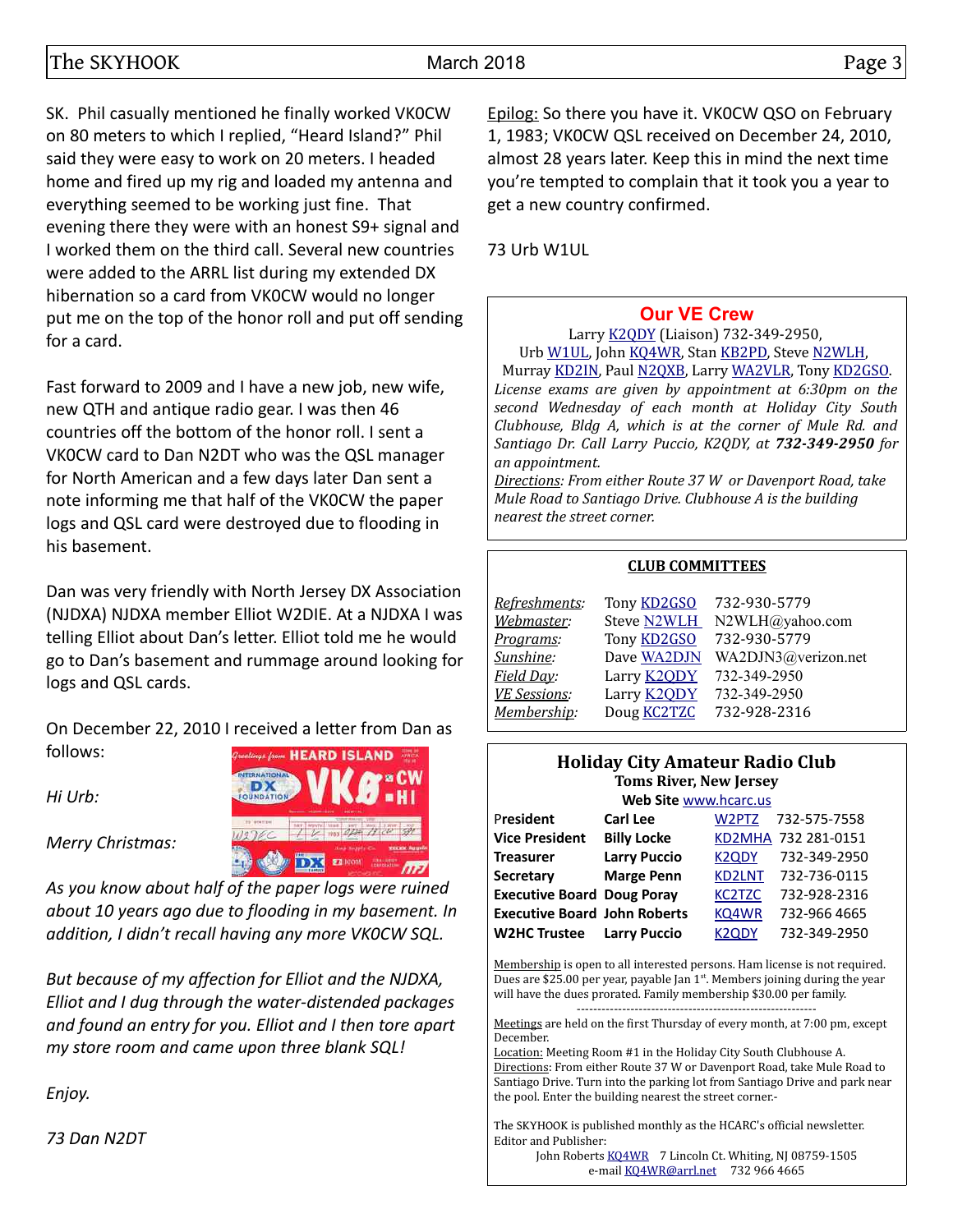# **Our Get-Together Group Schedule**

March 5th Noon Lunch at the Lisa's Restaurant March 12th 9:00 Breakfast at the Holiday City Diner March 19th Noon Lunch at the Holiday City Diner March 26 9:00 Breakfast at the Holiday City Diner *We're friendly and informal, and you're welcome.* 

# **Holiday City ARC VE Testing**



The Holiday City ARC holds VE testing (FCC license exams) at the Holiday City South club house located at 139 Santiago Drive (at Mule Rd), Toms River, NJ on the second Wednesday of each month at 7:00 PM in room 1 of building A. The testing is done on a scheduled basis only (no walkins). Two pieces of identification are required and one must be a picture ID such as a driver's license. The fee is \$15.00 by check payable to the American Radio League; cash will also be accepted. If you currently have an amateur radio license, bring the original and a copy. If you have a CSCE from a previous testing session please bring that also.

For registration and to confirm a seat please contact Larry Puccio, K2QDY, at 732 349-2950.

## **Our Local 2-meter Net**

The Holiday City ARC hosts a voice net on Tuesday evenings at 7:00 PM on the WA2JWR, 146.655, FM repeater.

Use a 127.3 Hz tone and a 600 kHz negative offset.

All are welcomed and the topics are varied.

We have a very congenial group and would like to hear from you. Usually there is a designated net control, however the net is also free running so why not join us.

## **Henry & The Electromagnet**

#### By Bob Buus, W2OD

Andre Ampere discovered in 1823 that a wire wound in a solenoid would maximize the magnetic field along the center axis due to current flow in the wire (see June 2016 Propagator). Experimenters then attempted to increase the magnetic field by putting an iron rod in the center of the solenoid. Although the magnetic effect was enhanced, it still was relatively weak. The next enhancement was to varnish the iron rod and then wind the solenoid directly on the insulated rod. This strengthened the magnet but not significantly. The problem was that the number of turns on the rod was limited because the bare copper wire used had to have the turns spaced to keep from shorting them out.



In the late 1820s, a teacher at the Albany (NY) Institute by the name of Joseph Henry came up with the idea of insulating the wire used in an electromagnet and thus was able to wind the turns close together and in several layers to obtain a rather powerful electromagnet.

Henry found that by bending the bar magnet into a horseshoe shape resulted in even stronger attraction. He then wound several separate coils on the horseshoe-shaped bar and found that if the windings were wired in parallel, the magnetic strength was increased using a single galvanic cell. In fact, the more windings he connected in parallel, the stronger the magnet providing that the plates for the galvanic cell were increased in size. He called such a device a magnitude electromagnet. Similarly, if he wired the windings in series, he could get maximum magnetic attraction by powering with a voltaic pile (what we would call a higher voltage battery). He called such a device an intensity electromagnet.

Joseph Henry's next invention consisted of a bar magnet on a pivot with an electromagnet near one end. When he energized the electromagnet, the bar magnet would be attracted to it so would pivot and the other end of the bar magnet would strike a bell. He found that if the bell were placed a long distance from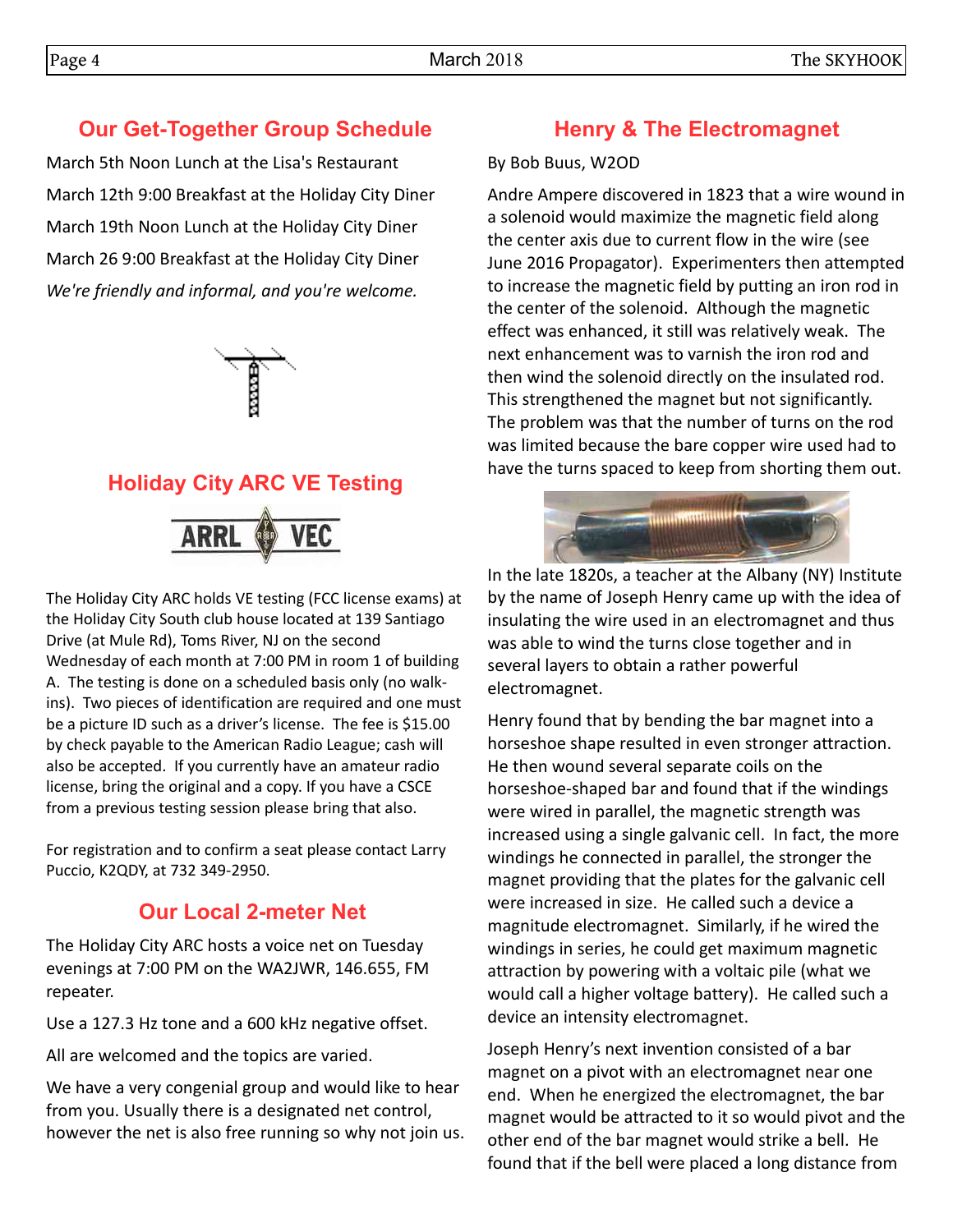the voltaic pile, best results were obtained by using an intensity electromagnet for the bell. By this means, he wired his house in 1830 so that by connecting the circuit in one room, he could ring the bell in a different room. This has come to be accepted as the first electric telegraph.

A few years later, to extend the range of his bell "telegraph", Henry invented the relay which is an electromagnet that, upon energizing, would close a contact to put a fresh voltaic pile on the line thus extending the range of his telegraph. Like Ben Franklin, Henry never patented any of his inventions but instead put his ideas in the public domain so that others could improve on his findings.

Henry went on in 1831 to invent a "motor" using a rocking electromagnet powered through a commutator that reversed the electromagnet to cause it to rock back and forth.

Joseph Henry's inventions were soon put to practical use. The powerful electromagnets were used to separate iron particles from ore. Electromagnets played a key role in the development of the telegraph which we'll get to next month. Electric motors and even Bell's telephone all depended on Henry's electromagnet. So now you know.

## **Zero To 20 In 2 Weeks**

Ludwig Koch was a psychologist who did research for the Nazi military. The purpose was to find the fastest way to teach Morse code. Students learned to read 20 words a minute in two weeks. You can download G4FON's free Koch Method Morse code trainer from

<http://www.g4fon.net/CW%20Trainer.htm> Also, IZ2UUIF wrote an Android version <http://www.iz2uuf.net/wp/index.php/2012/07/02/koch/>



The main point of the Koch method is that students must be taught to not think, just react.

 Visual memory distracts from sound recognition, so students must not see any visual aids, such as code charts, anywhere (including at home) before or during the course. Bad habits die hard.

It was found that two half-hour sessions a day (morning and afternoon) is the optimum speed to learn 20 wpm in 2 weeks.

To prevent students from hearing dots and dashes, code should start at no slower that 12 wpm. Higher speed will be required if the student has difficulty unifying the sound of each character.

Characters are to be taught in 5-character randomized code groups, with standard (not Farnsworth) spacing between characters, so students cannot think between characters.

In the first session, students are taught simply to parse, but not identify, the 5 characters of a code group, by writing a raised dot for each character.

In all later sessions, to prevent the student from wasting time on unknown characters, any character that is not immediately recognized is to be shown as a raised dot. That gives a sense of completion, clearing the mind for the next character.

New characters are introduced in descending degree of difficulty. Doing the hardest ones first is less confusing to the student, and gives them the most exposure.

A new character is introduced only when 90% copy is achieved, so the student learns only one character at a time.

In a classroom course, the newly introduced character is not identified until the student recognizes that it is the new character.

Once a character is learned, at least ten instances of it must be included in each session's practice groups, lest its memory be "overwritten" by more recent characters.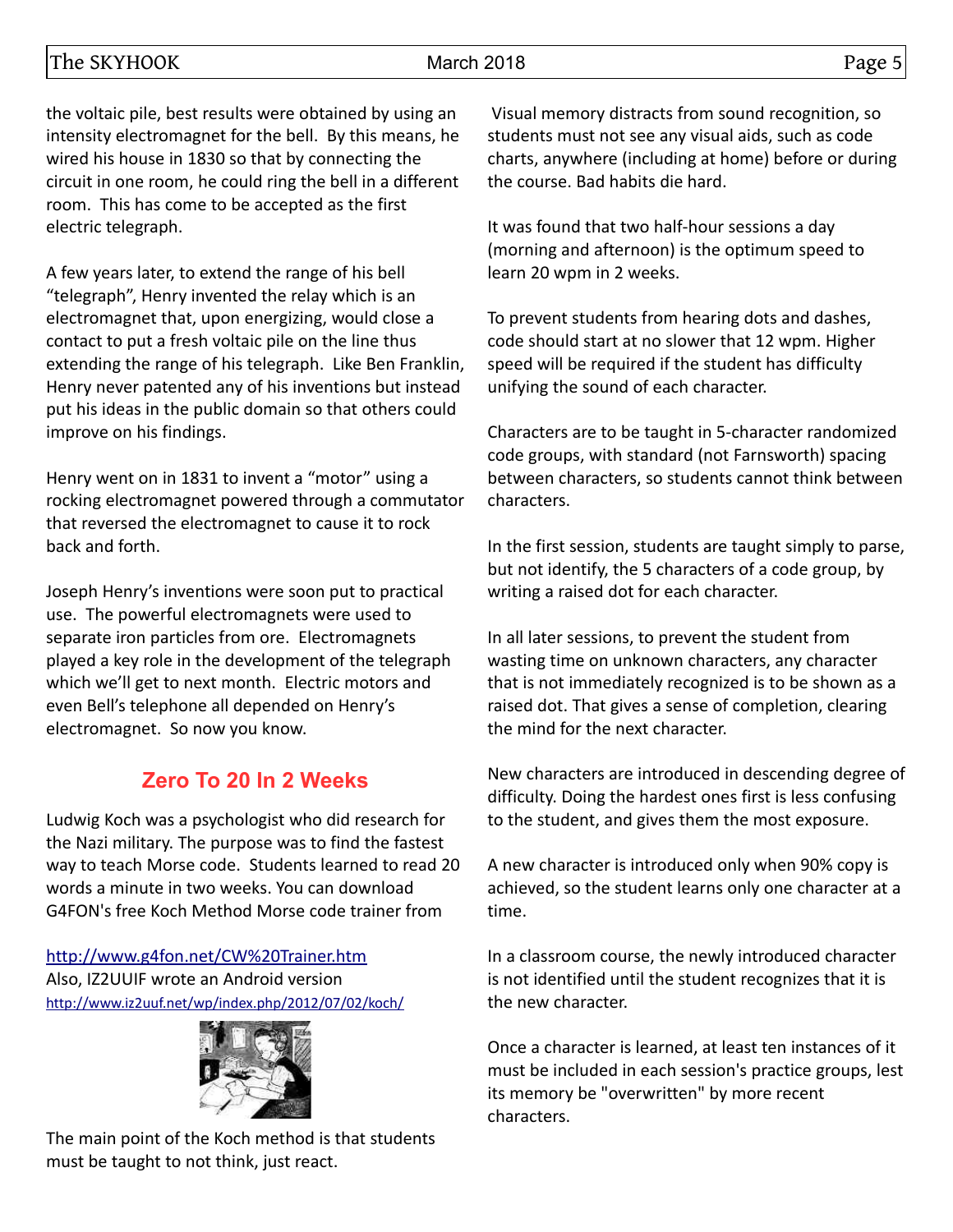## **How Do I Make My First Contact?**

## *This month's "Elmer" is Larry Puccio K2QDY*

Well we have passed your Technician or General class FCC license test have your new license and call letters, and have purchased some station equipment.

We have also erected an antenna, which may be a Vertical or a Dipole.

In the radio shack our equipment is tested and ready to make contacts, but we are a little shy or maybe don't know exactly what to do.

Whether you have a Tech license or a General class license,

you are allowed to make CW contacts on some HF bands. Of course you need to have knowledge of CW to do this.

You may also just want to get on a repeater and operate FM with a repeater group. With the General class license you also have some privileges on HF bands to operate SSB, which is a voice mode.

Let's talk about making CW contacts for the moment.

Once you have mastered the code and can copy at least five words per minute, you are in a good position to make contacts.

"But how do I start?"

Well first determine what frequency ranges you can operate with the class of license you have. This can be found on the ARRL web site at www.arrl.org.

As an example, a Technician or General Class operator can operate CW on 80 meters between 3.525 and 3.600 kHz, and on 40 meters between 7.025 and 7.125 kHz. There are frequencies available on the other bands as well.

Chose a frequency that is clear where you don't hear anyone else operating and then begin sending your CQ. The CQ is the universal code for anyone listening to hear someone wanting to have a QSO or conversation. If your callsign were K2QDY, the invitation would sound something like this:

## **CQ CQ CQ DE K2QDY K2QDY**

## **CQ CQ CQ DE K2QDY K2QDY K**

(In CW, K means "OK, now it's your turn", and DE means "this is")

Now you go in the listening mode to see if someone has heard your CQ and is going to answer you. Don't expect success on the first try. If no answer, wait a moment and try again. If someone does hear you and answers, it will sound somewhat like this:

*K2QDY K2QDY DE KN2WXY KN2WXY* 

(or whatever the other person's call is)

Now it is time for you to come back and start the conversation which usually follows this format:

## **KN2WXY de K2QDY**

**Hi and tnx for the call** 

## **My name is Larry Larry**

## **My QTH is Toms River NJ Toms River NJ**

## **Ur RST is 599 599**

## **How Copy?**

## **W2XYZ de K2QDY K**

(599 means "Your signal is perfect", or specifically "Readability=5, Strength=9, Tone=9")

Now the other ham comes back and gives you his information something like this:

## *K2QDY de KN2WXY*

## *Hi Larry*

*My name is Bob name is Bob*

*My QTH is Rochester NY QTH Rochester NY*

*Ur RST is also 599 599*

*How copy Larry*

## *K2QDY de KN2WXY K*

Again it is your turn to tell Bob something about yourself for example:

## **KN2WXY de K2QDY**

**Okay Bob solid copy**

**My rig is a Kenwood TS 950s TS 950S**

**CQ CQ CQ DE K2QDY K2QDY**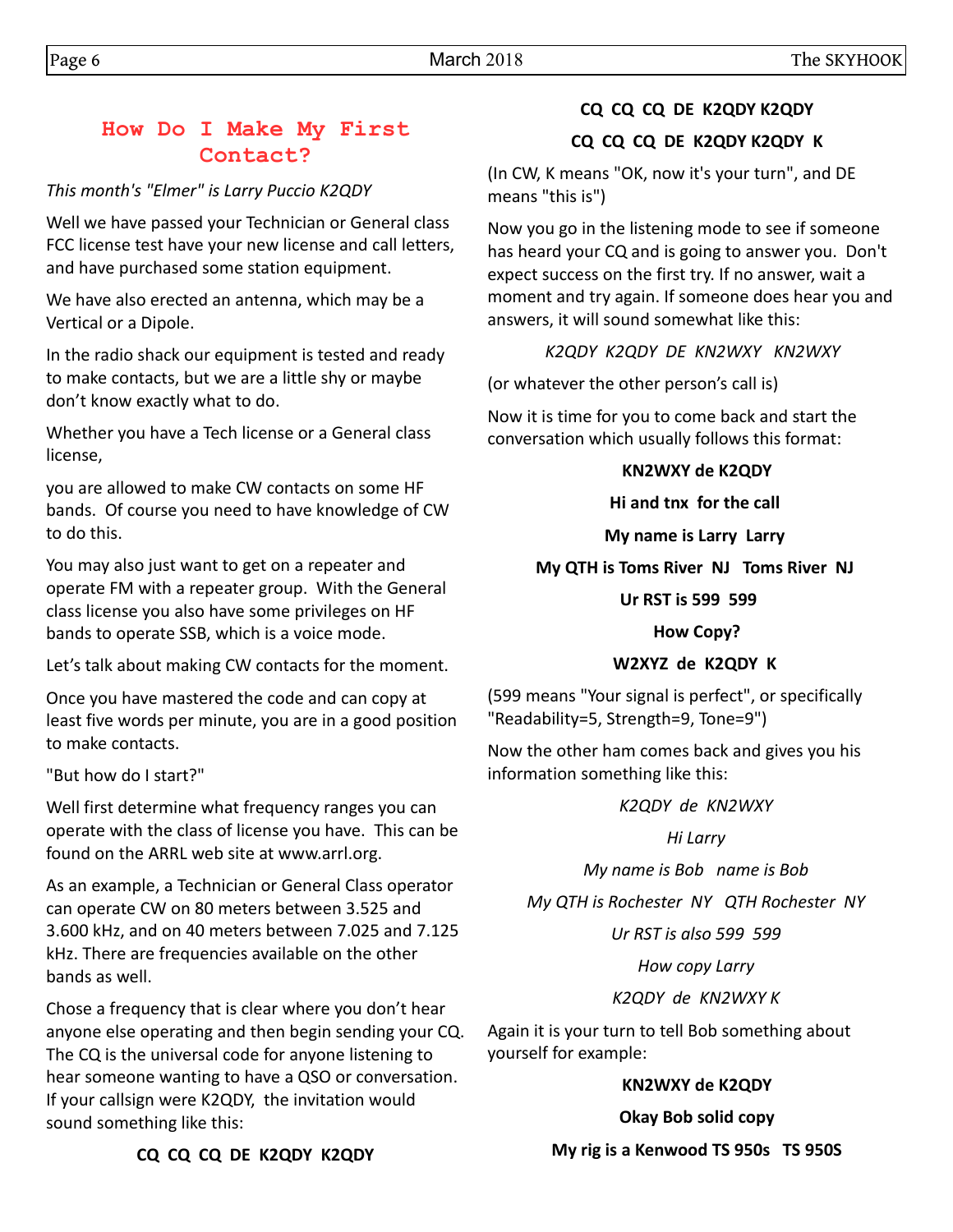#### **and I am running 100 Watts 100 Watts**

**My antenna is a dipole up 40 feet dipole up 40 feet**

**Weather here is rain and cloudy**

**How copy Bob ?**

#### **KN2WXY de K2QDY K**

Now Bob will come back with his information, for example:

#### *K2QDY de KN2WXY*

#### *Okay Larry solid copy again*

*My rig is a Yaesu FT 1000 running 100 watts Yaesu FT 1000 running 100 watts*

*My antenna is a roof mounted vertical a roof mounted vertical*

*Weather here is also overcast*

*How copy Larry ?*

*K2QDY de KN2WXY K*

The conversation can continue from here with whatever you want to talk about, from your age to what you did for a living, and maybe whatever hobbies you might be interested in. Generally, political issues are not discussed.

At some point in time you may have to shut down, and in that case you might say,

## **"Thanks for the nice QSO and I hope to hear you**

## **again soon 73 for now."**

SSB QSO's (contacts or conversations) are exactly the same except they are using voice transmission.

Operating FM with a repeater is also very similar to the SSB conversation, except that you are transmitting to a repeater in the local area.

Often times you will meet the same hams on a

particular repeater.

Some people like to get on repeaters from their cars on the way home from work or while at home just to talk to another friendly ham.

Whatever means you choose, get on the air and make that first QSO.

This will be the most difficult contact you ever make. However, after that gets easier and easier.

Try it. You will be very surprised at how friendly and helpful other hams are, once you break the ice.

Larry Puccio K2QDY

## **A Metric Prefix Chart**

Each step in the chart is 1000 times the step below. So for example, 7000 kHz = 7 MHz.

Note that each step indicates a decimal point shift of three places.

An easy way to remember them all is to memorize

" afpnum kMGTPE "

Even if you design and build your own electronics, you will probably never use any of the ones above tera or below pico, but here's a more complete list anyway.

|         |   | Prefix Symbol Scientific | Meaning       |
|---------|---|--------------------------|---------------|
| exa     | E | 10^18                    |               |
| peta    | P | 10^15                    |               |
| tera    | Т | 10^12                    | trillion      |
| giga    | G | 10^9                     | billion       |
| mega    | м | $10^{6}$                 | million       |
| kilo    | k | $10^{0.3}$               | thousand      |
| (blank) |   | 10^0                     | (units)       |
| milli   | m | $10^{\circ} - 3$         | thousandth    |
| micro   | μ | $10^{\wedge} - 6$        | millionth     |
| nano    | n | $10^{\circ} - 9$         | trillionth    |
| pico    | р | $10^{\wedge} - 12$       | quadrillionth |
| femto   | f | $10^{\circ} - 15$        |               |
| atto    | a | 10^-18                   |               |